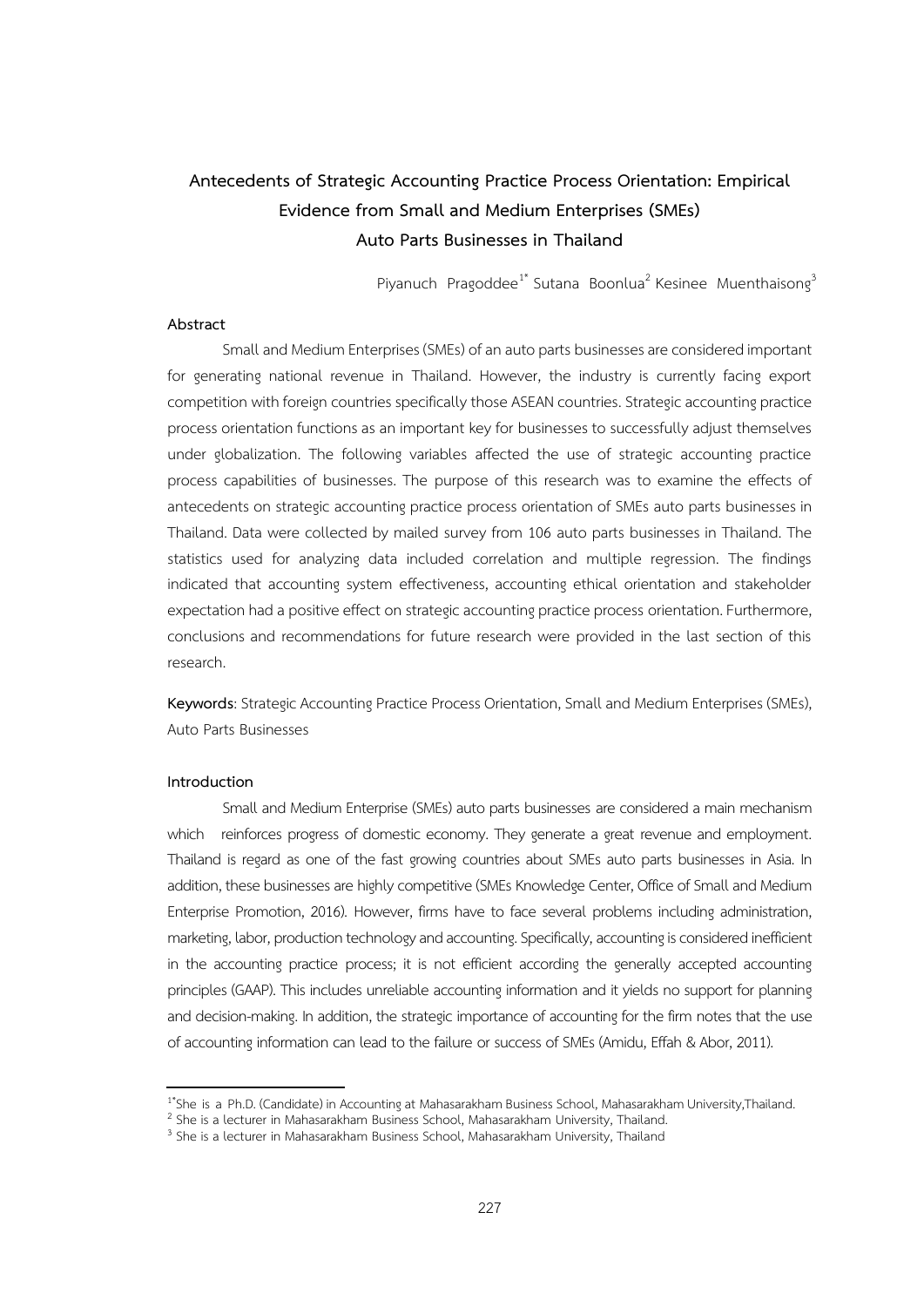

In order to survive, firms need to be aware of accounting practice process according to the GAAP. They need to apply it to suit firms' context. Moreover, an accounting process is regarded as a mechanism that helps generate competitive advantage as integrity of accounting information quality and leads to better decision-making quality. It signals firm survival. In the past, accounting practice process techniques only provided financial report, specific profit or loss at the end of the accounting period of firm. Nowadays, stakeholders focus on accounting practice process according to GAAP so as to reflect the true state of business of financial report (Akadakpo & Enofe, 2013). Strategic accounting practice process orientation is the capability of the firms to set guidelines, procedures, and steps for bookkeeping in compliance with established accounting principles. Moreover, strategic accounting practice process techniques can help create accounting practice method quality according GAAP which leads to accounting information quality and support decision-making quality. In so doing, stakeholders obtain suitable and reliable accounting information based on the high-quality set of accounting standards (Rezaee et al., 2010). It functions as a key factor that leads to success in business survival, especially in diverse environment of global businesses, which need strategic accounting practice process (Amidu, Effah & Abor, 2011). The context of internal and external factors of environment as antecedents have an effect on strategic accounting practice process orientation. An internal environment is a longterm vision, accounting system effectiveness, accounting ethical orientation, and accounting technology support whereas an external environment is stakeholder expectation.

This research was aimed at investigating the relationships among long-term vision, accounting system effectiveness, accounting ethical orientation, accounting technology support and stakeholder expectation towards strategic accounting practice process orientation in SMEs auto parts businesses in Thailand. The key research question is "How do long-term vision, accounting system effectiveness, accounting ethical orientation, accounting technology support and stakeholder expectation affect strategic accounting practice process orientation?"

The remainders of this study are organized as follows: Firstly, a review of literatures and hypotheses development of antecedents and strategic accounting practice process orientation is presented. Secondly, the methodology and research method are mentioned. Thirdly, the results are discussed. Fourthly, the contributions and future research are provided. Finally, the conclusion is presented.

## **Research Objectives**

To examine the effect of five antecedents, long-term vision, accounting system effectiveness, accounting ethical orientation, accounting technology support and stakeholder expectation on strategic accounting practice process orientation.

#### **Literature Reviews**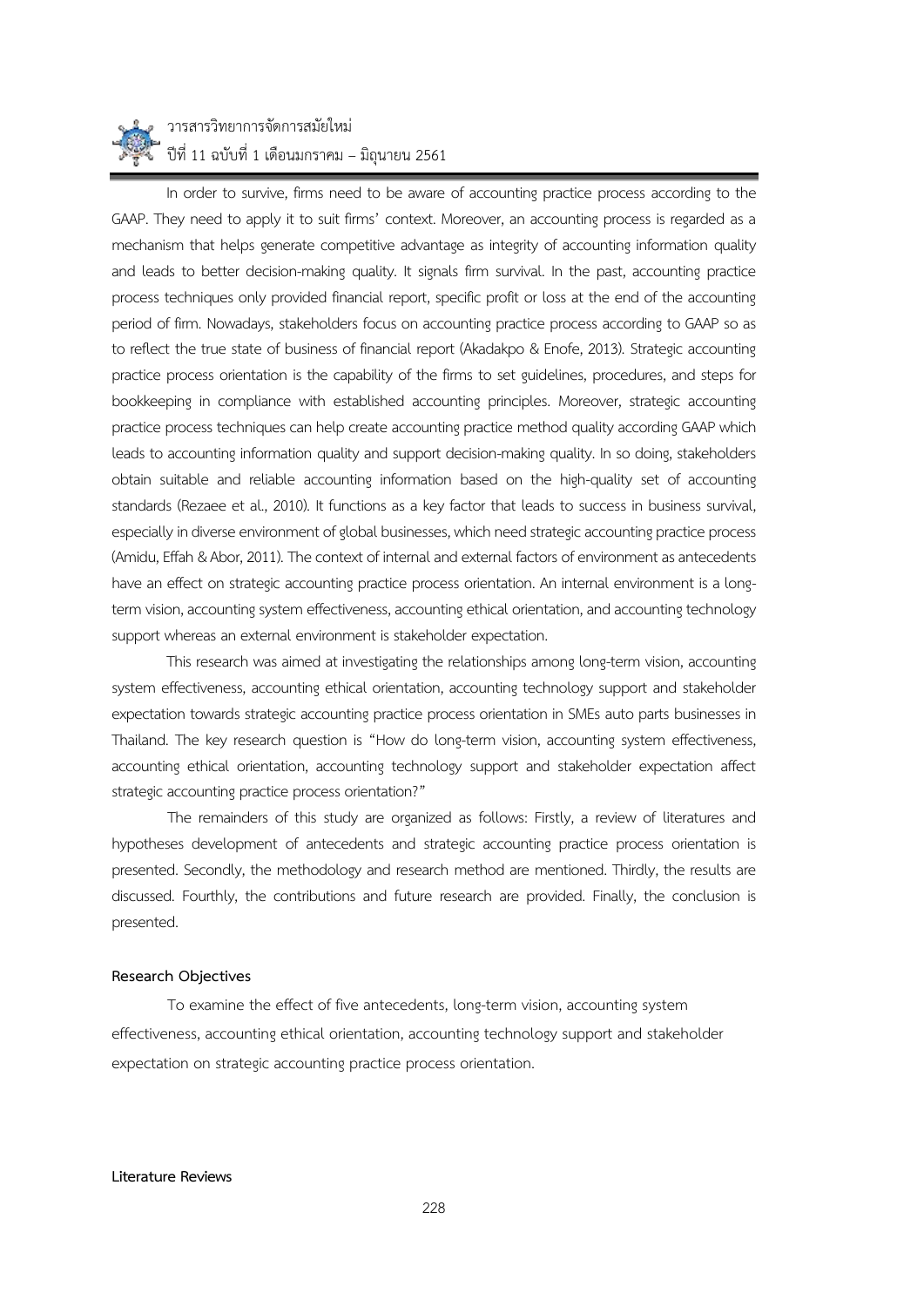## วารสารวิทยาการจัดการสมัยใหม่ ปีที่ 11 ฉบับที่ 1 เดือนมกราคม – มิถุนายน 2561

The contingency theory is applied to explain the relationships between its antecedents and strategic accounting practice process orientation. The contingency theory proposes that appropriate organizational management affects the context of operations, including situation, strategy, technology, culture and an external environment of the firm (Chenhall, 2003). This research employs the contingency theory to identify the antecedent variables. Long-term vision, accounting system effectiveness, accounting ethical orientation, and accounting technology support are internal conditions that may affect strategic accounting practice process orientation. Stakeholder expectation functions as both an external situation and an uncontrollable variable that perhaps have an effect on strategic accounting practice process orientation. Therefore, the contingency theory is considered as an appropriate theory used for describing antecedents of strategic accounting practice process orientation in the conceptual framework in Figure 1.





## **Long-Term Vision**

Long-term vision refers to an assignment of good guidelines and processes of a firm to clarify operations and illustrate long-time planning operation in the future (Wangraj, Ussahawanitchakit & Muenthaisong, 2014). Therefore, long-term vision of the accounting practice process focuses on the ability of a firm to come up with ideas that can lead to the achievement of outcomes in the long run. This indicates the right to set strategic goals. Santos et al. (2007) indicated that the firm must race versus time to compete for the improvement of the system so as to gain competitive advantage in the short and long term for maintaining profitable business change which is to change the behavior of appropriate organizations for the firm. Long-term vision influences the future accounting practice process of the firm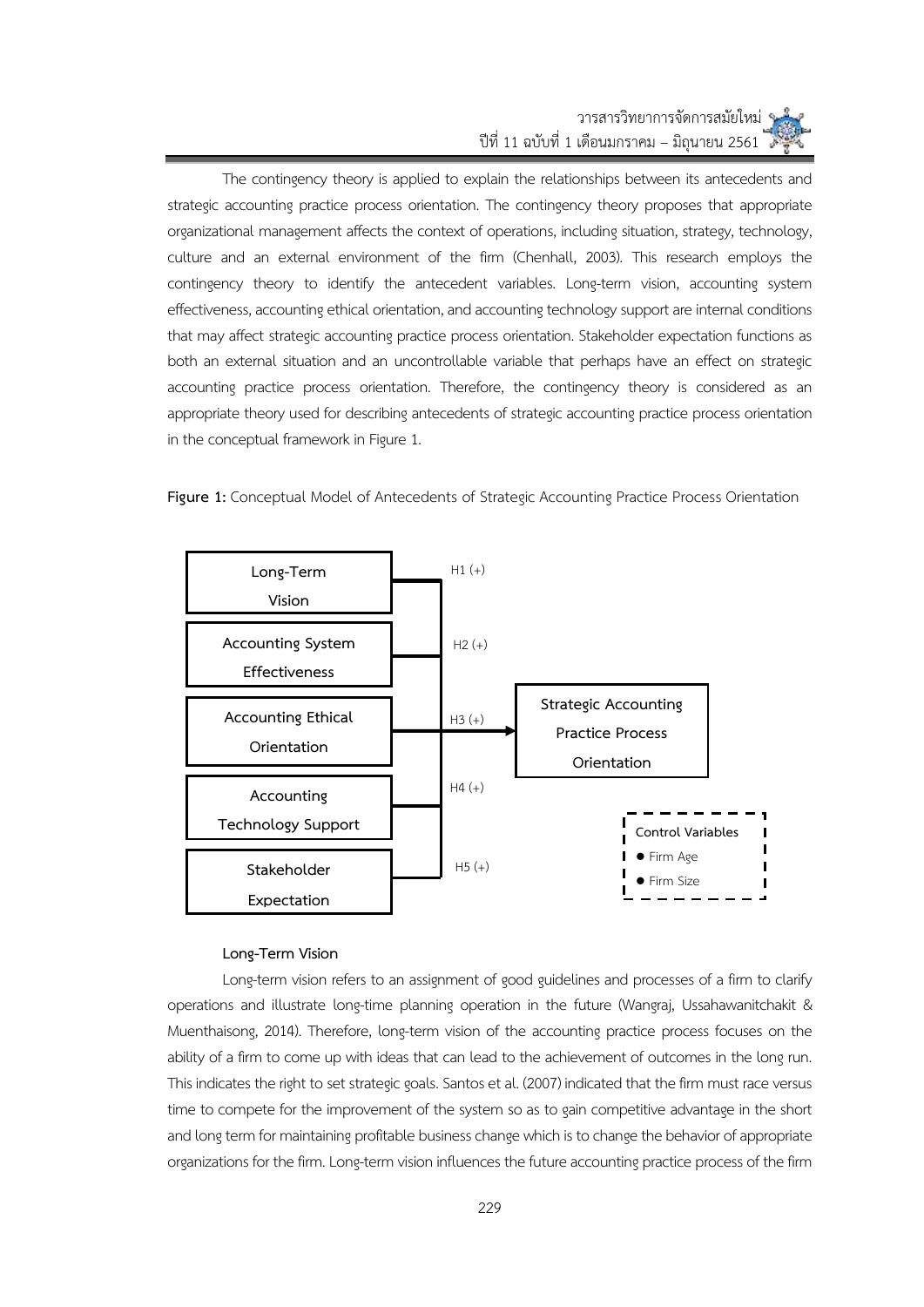

and hence enhances capability for strategic accounting practice process orientation. Hence, the first research hypothesis is as follows:

**Hypothesis 1:** Long-term vision is positively related to strategic accounting practice process orientation.

## **Accounting System Effectiveness**

Accounting system effectiveness refers to the outcome of accounting regularity which is continuously applied for the appropriateness of accounting practice process followed by setting accounting system (Wangraj, Ussahawanitchakit & Muenthaisong, 2014). Moreover, the creation of information from the accounting system offers an explanation about the usage of resource and operations (Kara & Kilic, 2011). Consistent with research of Feng, Li & McVay (2009), it was found that the performance of accounting system effectiveness offers suggestion and guidance and advocates value-added support decision-making, firm success and improvement of the sustainable firm. Thus, the second hypothesis is as follows:

**Hypothesis 2:** Accounting system effectiveness is positively related to strategic accounting practice process orientation.

## **Accounting Ethical Orientation**

Accounting ethical orientation refers to the firm that focuses on accounting practice, adhering to the ethics of the accounting profession, complying with rules, regulations and accounting. Moreover, Held (2013) indicated that ethical accounting can rule out problems pertaining to the incomplete or incorrect information about a business and jobs, and support the increase of stabilization in financial markets. Thus, the third hypothesis is as follows:

**Hypothesis 3:** Accounting ethical orientation is positively related to strategic accounting practice process orientation.

### **Accounting Technology Support**

Accounting technology support refers to promoting continuation about investment of accounting technology and training staff for better understanding about accounting technology which can lead to the application in accounting practice process efficacy. Bradford & Florin (2003) found that the support of the firm helps to build a better understanding of an organization about advantages which lead the firm to promote functional managers responsible for accounting information technology use and implementation. In addition, Rose & Kraemmergaard (2006) found that the firm needs to operate serviceable change-agent roles and conduct the range of personal, business, and technological competencies to improve the abilities of the organization's accounting information system. Moreover, Nicolaou & McKnight (2006) indicated that accounting information system influences accounting practice improvement, internal control ability and management of accounting effectiveness. Thus, the fourth hypothesis is as follows:

**Hypothesis 4:** Accounting technology support is positively related to strategic accounting practice process orientation.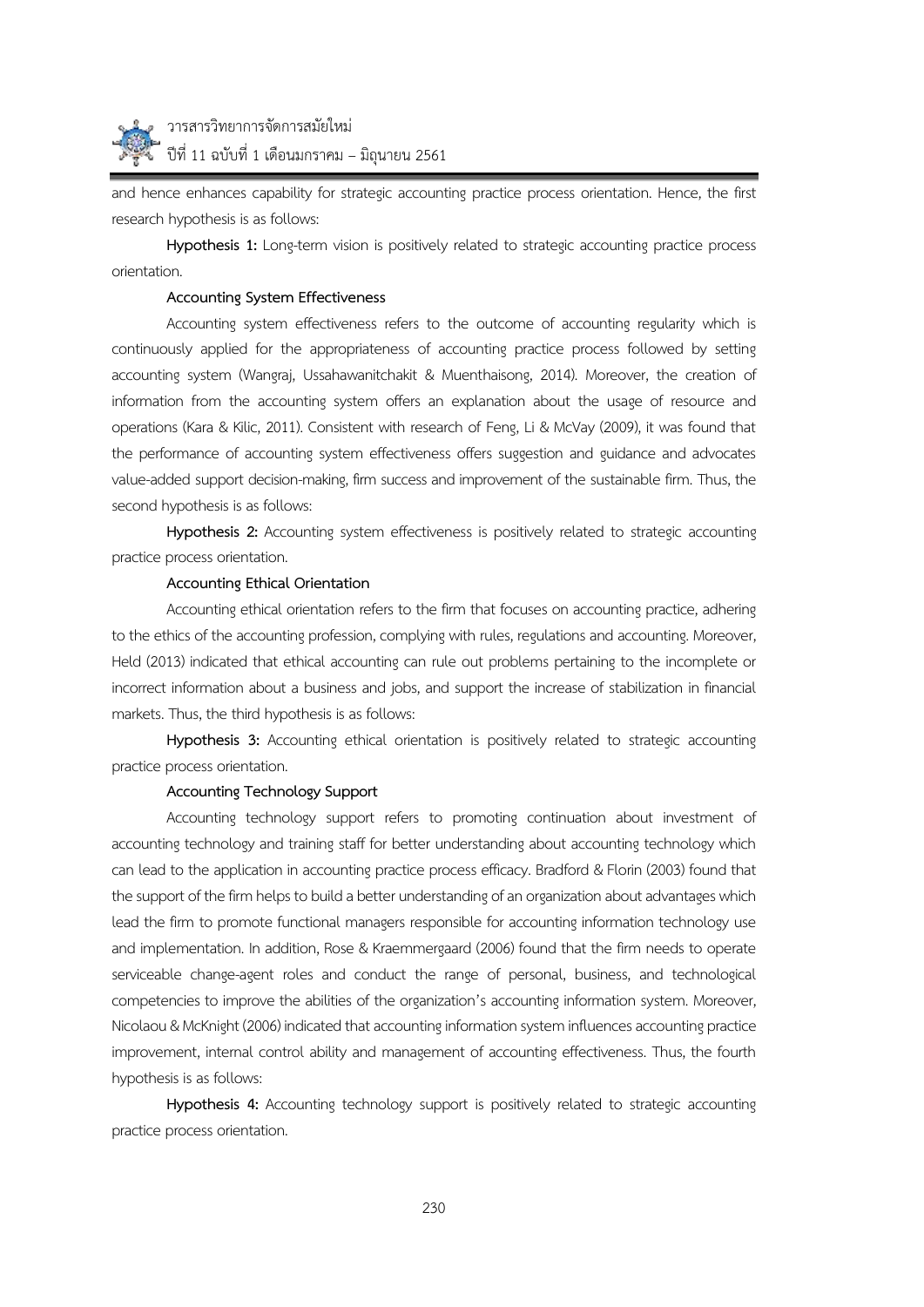#### **Stakeholder Expectation**

Stakeholder expectation refers to the want to support firm performance under the responsibility of the operation standard regulations strictly in the best interests of involved shareholders. Furthermore, several researchers attempted to set expectations of stakeholders with regard to service and product attributes, timeliness of service, quality of design, competence and reliability and communication. These characteristics influence stakeholder satisfaction (Hartmann & Hietbrink, 2013). Thus, the fifth hypothesis is as follows:

**Hypothesis 5:** Stakeholder expectation is positively related to strategic accounting practice process orientation.

#### **Strategic Accounting Practice Process Orientation**

Strategic accounting practice process orientation refers to the capability of the firms about assigning procedures in accounting practice process for bookkeeping that serves as a guideline, procedures, and steps that systematically follow the policy, troubleshooting and goals of the firms which bring about financial report quality and economic decision-making. Accounting practice process is a step of accounting to collect, transform procedures, interpret, analyze, and disseminate report to users. Accounting practice proposes accounting information to the firm for management based on the GAAP and accounting standards (Kohlbeck & Warfied, 2010). Prior research of Kizil, Cetin & Bulunmaz, (2014) found that the accounting functions in this process are to record, classify, summarize or report, analyze and interpret. Baker & Barbu (2007) claimed that the differences in accounting process are caused by the economic, legal systems and corporate financing.

#### **Methodology**

#### **Sample Selection and Data Collection Procedures**

The samples of this research were SMEs auto parts businesses in Thailand. Based on the database of the website www.diw.go.th of the Ministry of Industry of the Thai government on February 19, 2015, there were 305 firms. These businesses were chosen mainly because SMEs auto parts businesses served as a major industry in Thailand and they had to face with several economic problems. Such problems affected country revenue source. The application of strategic accounting practice process orientation helps create accounting practice method and improve accounting information quality. The sample size was calculated by Yamane's formula, (1973). Therefore, the sample size was 173 firms under the 95% confidentiality level. There were 106 respondents, approximately 48.40% response rate. This research obtained the response rate more than satisfactory level. According to Aaker, Kumar & Day (2001), they indicated that the average mail survey response rate should be in the range of 20%.

Test of Non-Response Bias initiated by t-test Armstrong & Overton (1977) was used to compare the results of early and late respondents. The variables used for non-response bias testing were business capital registered, number of employees, the period of time in operation business, and average income per year. The results suggested that there were no significant differences between early and late respondents. Non-response bias yielded no problem.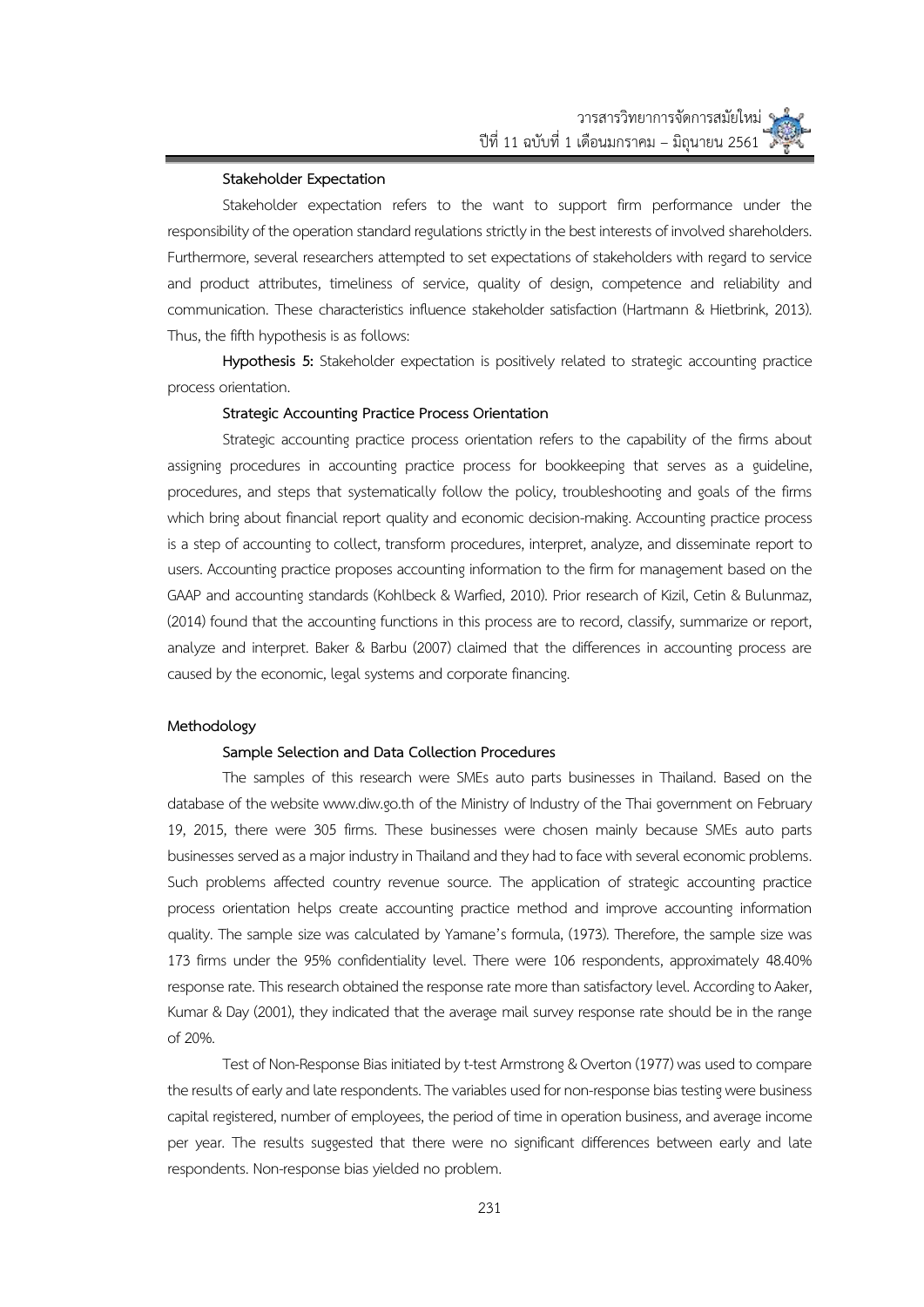

## **Variable Measurement**

The conceptual model, all variables were measured on five point Likert scale. Ranging from 1 (Strongly disagree) to 5 (Strongly agree). Moreover, all constructs were developed to measure by definition of each constructs and examine the relationship from theoretical framework and prior literature reviews. Thus, the variable measurements of this study are described as follows.

#### **Dependent Variable**

Strategic accounting practice process orientation is the ending dependent variable in this research. This construct is measured via business transaction evidence orientation, accounting data linkage awareness, accounting procedure clearness emphasis, accounting policy value concern and accounting regulation integration focus.

## **Independent Variables**

Long-term vision is measured, using a four-item scale developed as a new scale, based on its definition.

Accounting system effectiveness is measured, using a four-item scale modified from Wangraj, Ussahawanitchakit, and Muenthaisong (2014).

Accounting ethical orientation is measured, using a four-item scale developed as a new scale, based on its definition.

Accounting technology support is measured, using a four-item scale developed as a new scale, based on its definition.

Stakeholder expectation is measured, using a three-item scale modified from Wangraj, Ussahawanitchakit, and Muenthaisong (2014).

## **Control Variables**

Control variables in this research include firm age and firm size. For the analysis, firm age is represented by a dummy variable in which 0 means the firm has the period on time in operation lower than or equal to 10 years, and 1 means the firm has the period of time in operation more than 10 years. Firm size is represented by a dummy variable (0 = total employees that are less than or equal 100 persons and  $1 =$  total employees is  $101 - 200$  persons).

#### **Reliability and Validity**

Therefore, the validity and reliability of the questionnaire were identified. Table 1 shows the factor loading of each construct ranging from .560 to .954 that proposes value higher than .40 (Nunnally and Bernstein, 1994). It indicates the occurrence of the construct validity. The Cronbach's alpha coefficient of all variables are between .711 and .942, and are greater than .70 (Hair et al., 2010). It indicates that the internal consistency of the entire scale exists in this research.

#### **Table 1: Results of Validity and Reliability Testing**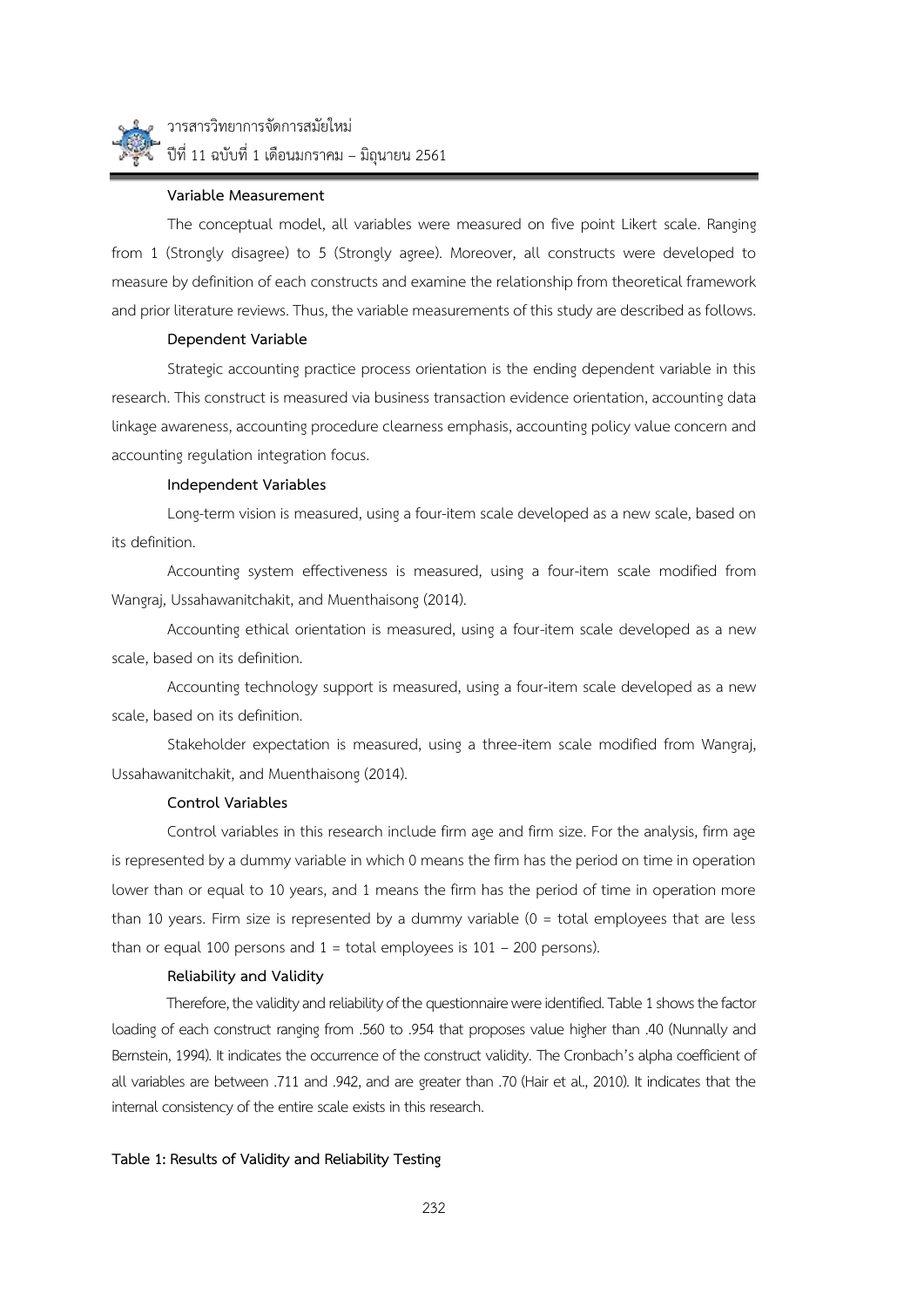|                                                         | Factor       | Alpha       |
|---------------------------------------------------------|--------------|-------------|
| Constructs                                              | Loadings     | Coefficient |
| Long-Term Vision (LTV)                                  | .775-.872    | .830        |
| Accounting System Effectiveness (ASE)                   | .703-.777    | .711        |
| Accounting Ethical Orientation (AEO)                    | .743-.816    | .802        |
| Accounting Technology Support (ATS)                     | .702-.827    | .749        |
| Stakeholder Expectation (STE)                           | .635-.954    | .806        |
| Strategic Accounting Practice Process Orientation (SAP) | $.560 - 833$ | .942        |

 วารสารวิทยาการจัดการสมัยใหม่ ปีที่ 11 ฉบับที่ 1 เดือนมกราคม – มิถุนายน 2561

## **Statistical Techniques**

The statistical methods include factor analysis, variance inflation factor, correlation analysis, and regression analysis. Therefore, the Ordinary Least Squares (OLS) regression analysis is appropriate evaluate totally hypotheses ensuring the conceptual model. Thus, all the hypotheses in this research are transformed into an equation. The general formula for the research model is as follows:

Equation 1: SAP =  $\alpha_1+\beta_1$ LTV+ $\beta_2$ ASE+ $\beta_3$ AEO+ $\beta_4$ ATS +  $\beta_5$ STE+ $\beta_6$ FAG+ $\beta_7$ FSE+ $\varepsilon_1$ 

## **Results and Discussion**

Table 2 presents the descriptive statistics and correlation matrix for all variables with ranging from .732 - .213. These correlations do not exceed 0.8, so they are within the limits as recommended by Hair et al. (2010). In addition, the maximum VIF value of five dimensions of strategic accounting practice process orientation is 4.368 which is well below the cut-off value of 10 (Hair et al. (2010). Thus, this research identified no multi-collinearity problems.

| Variables  | <b>LTV</b> | <b>ASE</b> | <b>AEO</b> | <b>ATS</b>   | <b>STE</b> | <b>SAP</b> | <b>FAG</b> | <b>FSE</b> |
|------------|------------|------------|------------|--------------|------------|------------|------------|------------|
| Mean       | 4.18       | 4.28       | 4.20       | 4.22         | 4.39       | 4.22       | n/a        | n/a        |
| S.D.       | .46        | .52        | .46        | .51          | .52        | .49        | n/a        | n/a        |
| <b>LTV</b> | 1          |            |            |              |            |            |            |            |
| ASE        | $.564***$  | 1          |            |              |            |            |            |            |
| <b>AEO</b> | $.732***$  | $.385***$  | 1          |              |            |            |            |            |
| <b>ATS</b> | $.272***$  | $295***$   | .161       | $\mathbf{1}$ |            |            |            |            |
| <b>STE</b> | $.228***$  | $.354***$  | $.213***$  | .100         | 1          |            |            |            |
| SAP        | $.537***$  | $.711***$  | $.470***$  | $.214***$    | $.407***$  | 1          |            |            |
| FAG        | $.656***$  | $.307***$  | $.464***$  | .002         | .180       | $.353***$  | 1          |            |
| <b>FSE</b> | $.654***$  | $.255***$  | $.425***$  | .089         | .134       | $.288***$  | $.753***$  | 1          |

**Table 2: Descriptive Statistics and Correlation Matrix**

\*\*\*p< 0.01,  $*$ p<0.05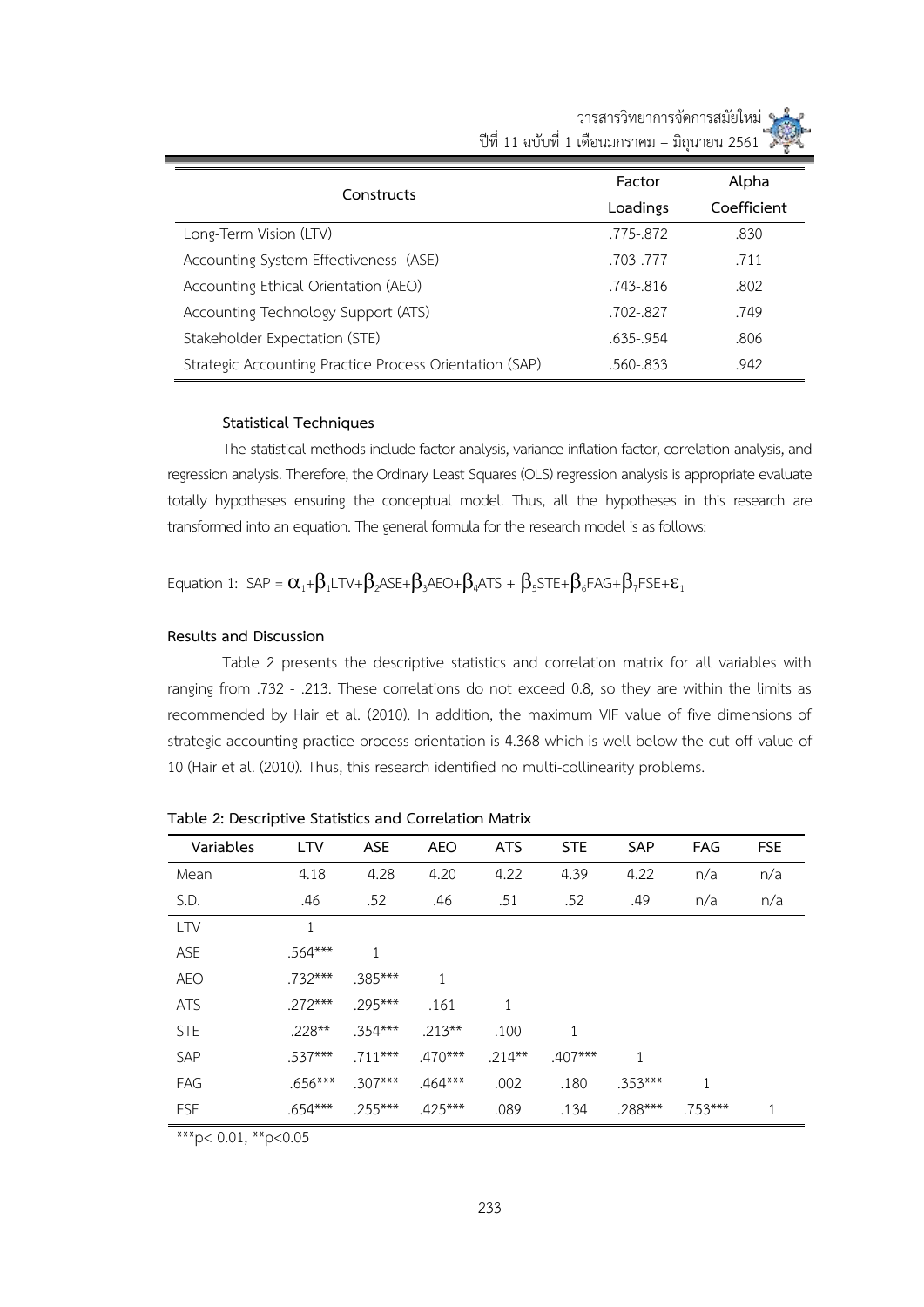Additionally, the Ordinary Least Squares (OLS) regression analysis is employed to test all hypotheses resulting in the conceptual model and table 3.

| Independent Variables           | Dependent Variables |  |  |  |
|---------------------------------|---------------------|--|--|--|
|                                 | SAP                 |  |  |  |
| Long-Term Vision                | .016                |  |  |  |
| (LTV : H1)                      | (.138)              |  |  |  |
| Accounting System Effectiveness | .558***             |  |  |  |
| (ASE : H2)                      | (.086)              |  |  |  |
| Accounting Ethical Orientation  | $.186*$             |  |  |  |
| (AEO : H3)                      | (.098)              |  |  |  |
| Accounting Technology Support   | .001                |  |  |  |
| (ATS : H4)                      | (.072)              |  |  |  |
| Stakeholder Expectation         | $.156***$           |  |  |  |
| (STE : H5)                      | (.071)              |  |  |  |
| Firm Age (FAG)                  | .140                |  |  |  |
|                                 | (.217)              |  |  |  |
| Firm Size (FSE)                 | $-0.034$            |  |  |  |
|                                 | (.216)              |  |  |  |
| Adjusted $R^2$                  | .545                |  |  |  |
| Maximum VIF                     | 4.368               |  |  |  |

**Table 3:** Results of OLS Regression Analysis for Effects of Antecedents on Strategic Accounting Practice Process Orientation

\*\*\*p<0.01, \*\*p<0.05, \*p<0.10,  $\frac{a}{b}$  Beta coefficients with standard errors in parenthesis

Table 3 presents the results of OLS regression analysis of the relationships among the antecedents and strategic accounting practice process orientation.

Firstly, the results demonstrate that long-term vision is not significantly related to strategic accounting practice process orientation (H1:  $\beta_1$  = .016, p > .10). These results do not support the finding of Kaplan & Norton (2007) which suggested that business success dealt specifically with the present strategic vision. The firms have to race versus time to improve system about how to gain competitive advantage both in the short and long term. Currently, SMEs auto parts businesses are adapts from family business. Their lack of a developmental long-term vision. So, long-term vision may not affect the strategic accounting practice process orientation. **Therefore, Hypothesis 1 is not supported.**

Secondly, the results demonstrate that accounting system effectiveness has a significant positive effect on strategic accounting practice process orientation (H2:  $\beta_2$  = .558, p < .01). Accounting system effectiveness helps accounting practice process in collecting information,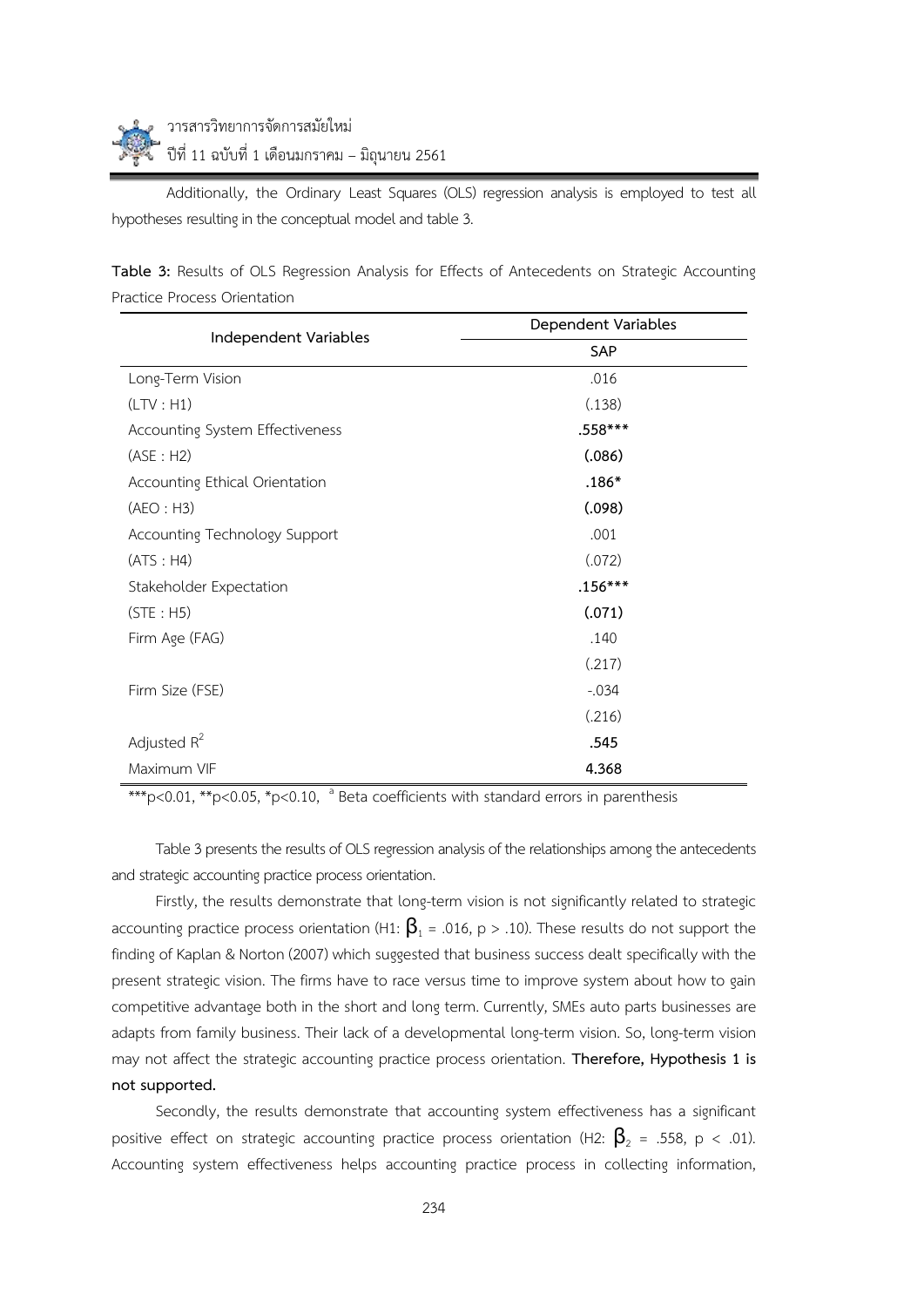recognizing procedures and controls, creating, gathering, recording, classifying, analyzing, summarizing, interpreting and presenting accurate and timely information for decision-making (Zhang, Zhou & Zhou, 2007). Consistent with research of Kara & Kilic (2011), the finding also suggested that creating information from the accounting system offers and explanation about the usage of resource and operations. **Therefore, Hypothesis 2 is supported.**

Thirdly, the results demonstrate that accounting ethical orientation has a significant positive effect on strategic accounting practice process orientation (H3:  $\beta$ <sub>3</sub> = .186, p < .10). The firms that utilize accounting ethics improve their financial information quality. Consistent with research of Held (2013), it indicated that ethical accounting can rule out problems regarding incomplete or incorrect information about a business and jobs, and support to increase stabilization in financial markets. Klimek & Wenell (2011) suggested that an accounting ethics supports restore investor confidence in financial statement. **Therefore, Hypothesis 3 is supported.**

Fourthly, the results demonstrate that accounting technology support is not significantly related to strategic accounting practice process orientation (H4:  $\beta_a$  = .001, p > .10). Technology is important factor for support accounting practice process of the firms lead to accounting practice process quality. SMEs auto parts businesses focus on only maximum profit, but not awareness about accounting practice process (Akadakpo & Enofe, 2013). Consistent with research of Moorthy et al. (2012) indicate that the firms have to big spending on the technology software, hardware and IT personnel of accounting. Moreover, the firms lack of understanding of technology to adopt in accounting practice process. **Therefore, Hypothesis 4 is not supported.**

Finally, the results demonstrate that stakeholder expectation has a significant positive effect on strategic accounting practice process orientation (H5:  $\beta_{5}$  = .156, p < .01). Stakeholder expectation is a key driver in encouraging responsible for the duties of accountants, because stakeholder expectation is associated with work practices and fosters expressions which are the behaviors of the accountants. These results do support the finding of Akadakpo & Enofe (2013) found that stakeholder awareness about accounting practice process. According with Mattingly, Harrast, & Olsen, (2009) indicate that stakeholder expectation helps increase financial report transparency. **Therefore, Hypothesis 5 is supported.** 

With regard to the control variables, firm age and firm size shows there are no significant effects on strategic accounting practice process orientation.

## **Contributions and Suggestions**

This research aimed to examine the effects of antecedents on strategic accounting practice process orientation of SMEs auto parts businesses in Thailand were examined. Data were collected by mail survey from 106 SMEs auto parts businesses in Thailand. The statistics for data analysis were correlation and multiple regression. The results indicate that accounting system effectiveness, accounting ethical orientation and stakeholder expectation have a significant positive effect on strategic accounting practice process orientation. Moreover, long-term vision and accounting technology support have no significant effect on strategic accounting practice process orientation.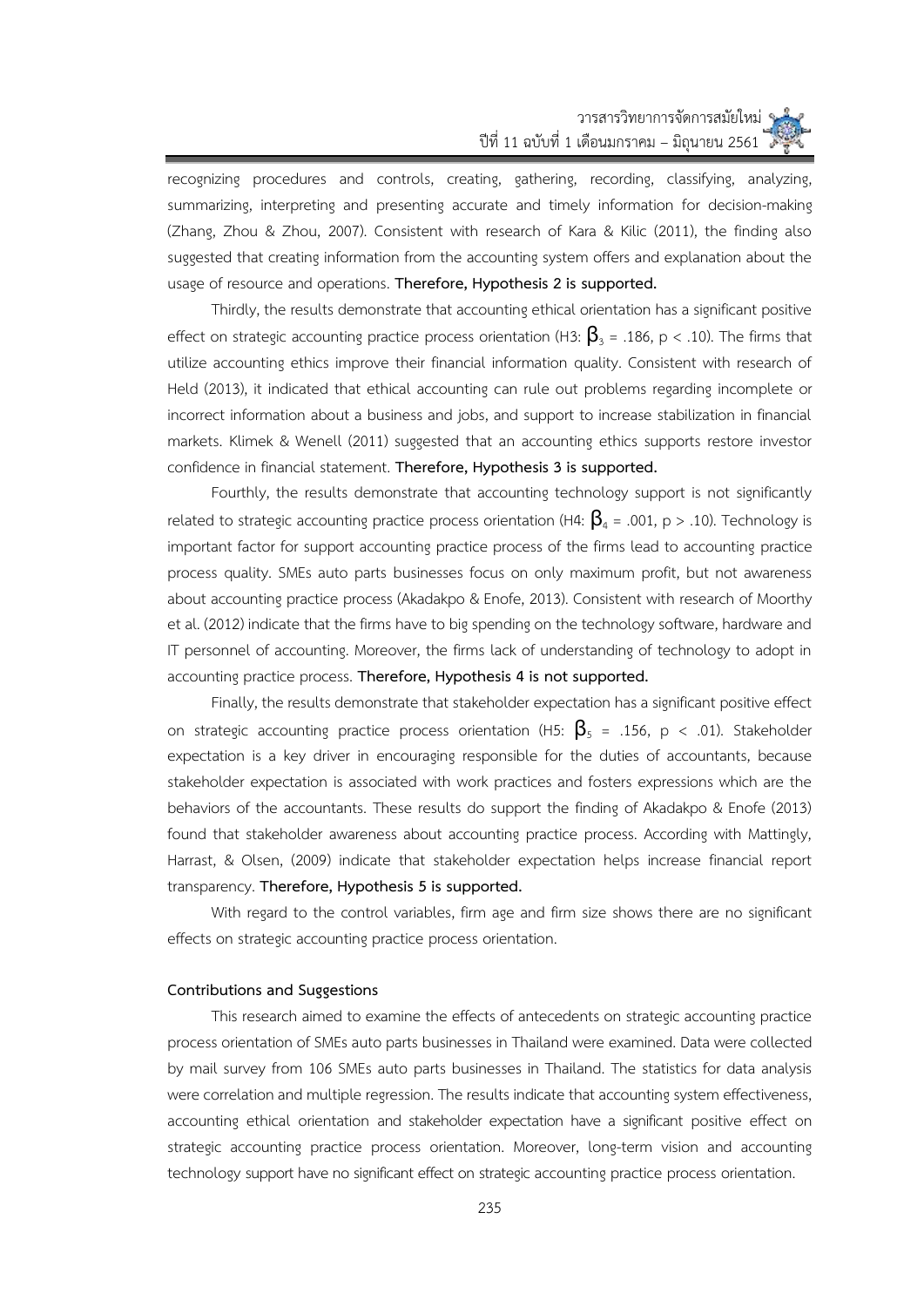# วารสารวิทยาการจัดการสมัยใหม่ ปีที่ 11 ฉบับที่ 1 เดือนมกราคม – มิถุนายน 2561

This research, has some limitations which are considered necessary to be addressed for future research. Thailand changed new accounting standard that followed International Financial Reporting Standards (IFRS). This may affect the opinions of accounting managers or accounting directors. Furthermore, the outcomes may be affected by the use of measures which are limited. This highlights the need for new scales to be developed from literature review in the field of accounting.

There are two recommendations for managerial contributions. Firstly, the results suggest that firm should provide accounting system effectiveness and accounting ethical orientation to enhance great strategic accounting practice process orientation for SMEs auto parts businesses in Thailand. Secondly, firms should pay close attention to the application of strategic accounting practice process capability stated by the GAAP and accounting standard.

Future research may employ other sample groups (e.g. SMEs in textile businesses, food manufacturing, manufacturing, etc.) and should be select sample groups that firm age and firm size the same characteristics in order to compare the results and outcomes to gain more research credibility. Additionally, alternative data collection methods including focus group, in-depth interviews and case studies should be examined.

## **References**

Aaker, D. A., Kumar, V. & Day, G. S. (2001). Marketing Research. New York: John Wiley and Sons.

- Akadakpo, B. A. & Enofe, A. O. (2013). Impact of Accounting Ethics on the Practice of Accounting \ Profession in Nigeria. *Journal of Business and Management*, *12*(1), 45-51.
- Amidu, M., Effah, J. & Abor, J. (2011). E-accounting Practices Among Small and Medium Enterprises in Ghana. *Journal of Management Policy and Practice*, *12*(4), 146.
- Armstrong, J. S. & Overton, T. S. (1977). Estimating Nonresponse Bias in Mail Surveys. *Journal of Marketing Research, 14*(3), 396-402.
- Baker, C. R. & Barbu, E. M. (2007). Evolution of Research on International Accounting Harmonization: A Historical and Institutional Perspective. *Socio-Economic Review*, *5*(4), 603-632.
- Bradford, M. & Florin, J. (2003). Examining the Role of Innovation Diffusion Factors on the Implementation Success of Enterprise Resource Planning Systems. *International Journal of Accounting Information Systems*, *4*(3), 205-225.
- Chenhall, R. H. (2003). Management Control Systems Design within Its Organizational Context: Findings from Contingency-based Research and Directions for the Future. *Accounting, Organizations and Society*, *28*(2), 127-168.
- Feng, M., Li, C. & McVay, S. (2009). Internal Control and Management Guidance. *Journal of Accounting and Economics*, *48*(2), 190-209.
- Hair, J. F., Anderson, R.E., Babin, B. J. & Black, W. C. (2010). *Multivariate Data Analysis: A Global Perspective (Vol. 7).* New Jersey: Pearson.
- Hartmann, A. & Hietbrink, M. (2013). An Exploratory Study on the Relationship Between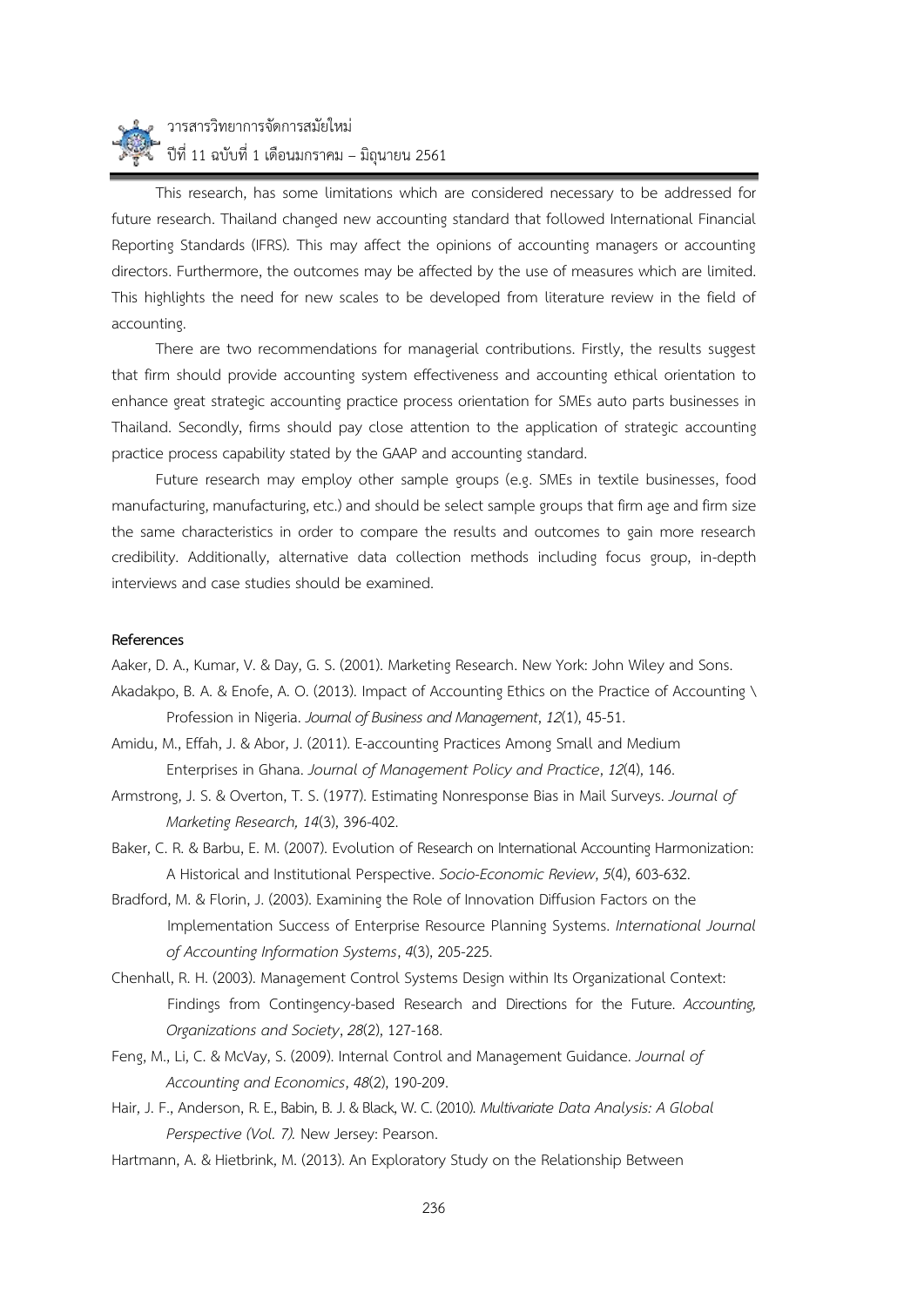Stakeholder Expectations, Experiences and Satisfaction in Road Maintenance. *Construction Management and Economics*, *31*(4), 345-358.

- Held, D. (2013). *Political Theory and the Modern State*. New York: John Wiley & Sons.
- Kaplan, R. S. & Norton, D. P. (2007). Using the Balanced Scorecard as a Strategic Management System. *Harvard Business Review, 85*(7-8), 150-161.
- Kara, E. & Kilic, Y. (2011). Accounting Recording System on Accrual Basis at Local Authorities in Turkey: An Application in Gaziantep Local Municipality. *International Journal of Business and Social Science*, *2*(15), 244-250.
- Kizil, C., Çetin, A. T., & Bulunmaz, A. (2014). Accounting Education Approach in the Context of New Turkish Commercial Code and Turkish Accounting Standards. *Emerging Markets Journal*, *4*(1), 72.
- Klimek, J. & Wenell, K. (2011). Ethics in Accounting: an Indispensable Course?. *Academy of Educational Leadership Journal, 15*(4), 107.
- Kohlbeck, M. & Warfield, T. (2010). Accounting Standard Attributes and Accounting Quality: Discussion and Analysis. *Research in Accounting Regulation*, *22*(2), 59-70.
- Mattingly, J. E., Harrast, S. A. & Olsen, L. (2009). Governance Implications of the Effects of Stakeholder Management on Financial Reporting. *Corporate Governance: The International Journal of Business in Society*, *9*(3), 271-282.
- Moorthy, K. M., Voon, O. O., Samsuri B. S., Gopalan, M. & Yew K. T. (2012). Application of Information Technology in Management Accounting Decision-making. *International Journal of Academic Research in Business and Social Sciences, 2*(3), 1-16.
- Nicolaou, A. I. & McKnight, D. H. (2006). Perceived Information Quality in Data Exchanges: Effects on Risk, Trust, and Intention to Use. *Information Systems Research*, *17*(4), 332-351.
- Nunnally, J. C. & Bernstein, I. H. (1994). The Assessment of Reliability. *Psychometric Theory, 3*(1), 248-292.
- Rezaee, Z., Smith, L. M. & Szendi, J. Z. (2010). Convergence in Accounting Standards: Insights from Academicians and Practitioners. *Advance in Accounting, 26*(1), 142-154.
- Rose, J. & Kraemmergaad, P. (2006). ERP Systems and Technological Discourse Shift: Managing the Implementation Journey. *International Journal of Accounting Information Systems*,*7*(3), 217-237.
- Santos, G., Montoni, M., Vasconcellos, J., Figueiredo, S., Cabral, R., Cerdeiral, C. & Rocha, A. R. (2007). Implementing Software Process Improvement Initiatives in Small and Medium-size Enterprises in Brazil. In *6th International Conference on the Quality of Information and Communications Technology, 2007.* (pp. 187-198). Canada: IEEE.
- SMEs Knowledge Center, Office of Small and Medium Enterprise Promotion (OSMEP). n.d. (Online). Available from: http://www.sme.go.th/th/index.php/know-ledge center/…1/618 smes knowledge-center2 [accessed 30 September, 2016].